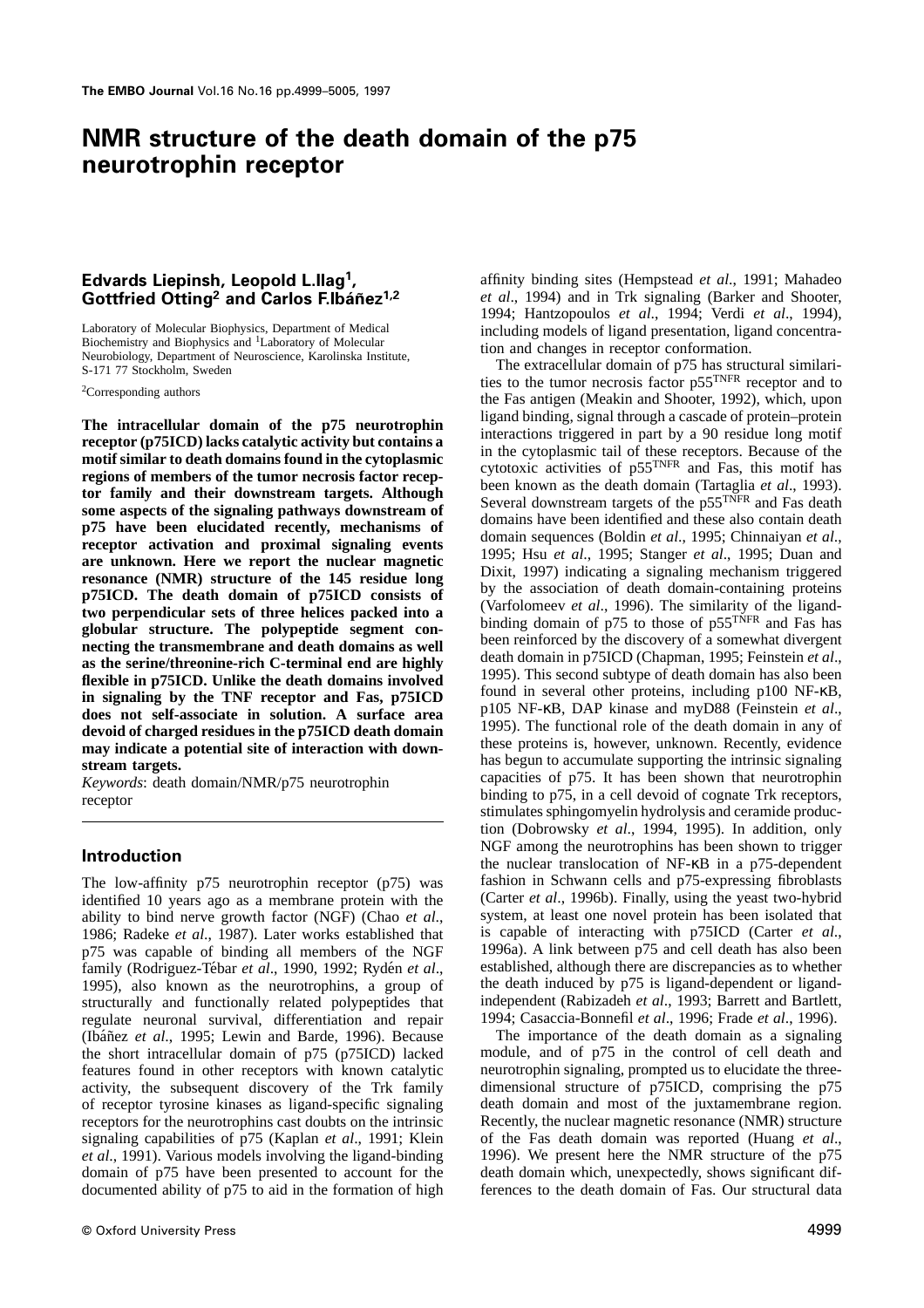### **E.Liepinsh** *et al***.**

on the full-length p75ICD suggest novel mechanisms of death domain of p75 is a small globular structure of  $\sim$ 25–signaling for proteins containing a subtype 2 death domain 30 Å diameter in all dimensions. The side chains signaling for proteins containing a subtype 2 death domain as in p75. charged residues are more or less uniformly distributed

Different linewidths were observed for the <sup>1</sup>H NMR signals for putative hydrophobic interactions with as yet unknown of p75ICD, indicating substantially increased mobility on downstream signaling proteins. a subnanosecond timescale for much of the polypeptide The conformation of the death domain of p75ICD was chain. A quantitative measurement of the transverse relax-<br>found to be not very stable. Only a few amide protons of ation of the amide protons showed that residues 336–418 helix 5 were significantly protected from exchange with were structurally rigid, whereas the first 55 and the last the solvent in experiments in which lyophilized p75ICD six amino acid residues of p75ICD were highly flexible was dissolved in  $D_2O$  and the <sup>1</sup>H NMR signals of six amino acid residues of p75ICD were highly flexible was dissolved in  $D_2O$  and the <sup>1</sup>H NMR signals of the (Figure 1). The flexible N- and C-terminal residues of amide protons monitored (data not shown). The limited (Figure 1). The flexible N- and C-terminal residues of p75ICD retained their mobility also in the presence of stability of the death domain is also indicated by the onset high osmolyte concentration (2 M glycine) which, in of denaturation at pH 5 and below. high osmolyte concentration  $(2 \text{ M}$  glycine) which, in other examples, protects protein conformations against

denaturation (Mathews and Leatherbarrow, 1993). The<br>
conformationally structural comparison with other death domains<br>
conformationally structure of embather death domain of p75ICD (Feinstein Temperation and The NMR struct



over most of its surface, with the exception of a surface area facing the viewer in the orientation shown in Figure **Results and discussion**<br> **Area facing the viewer in the orientation shown in Figure 3. This part of the domain is largely devoid of charged<br>
<b>Solution structure of p75ICD** existence is the most plausible contact area residues and therefore is the most plausible contact area

found to be not very stable. Only a few amide protons of

Fas (Figure 3) (Feinstein *et al*., 1995), and the death domain of Reaper appears to lack helix 1 altogether (Golstein *et al*., 1995). The amino acid sequence of helix 1 is better conserved among subtype 2 than subtype 1 death domains (Feinstein *et al*., 1995), suggesting that the structures of subtype 2 death domains will in general be close to the death domain structure of p75ICD.

With the exception of helices 2, 5 and 6, the helical segments are of similar lengths in the death domains of **Fig. 1.** Transverse relaxation time  $T_2$  of the amide protons versus the <br> **P** p<sup>75</sup> and Fas (Figure 3). Helix 5 in p<sup>75ICD</sup> starts with a classical N-cap residue (Thr395) (Richardson and classical N-cap residue (Thr395) classical N-cap residue (Thr395) (Richardson and

|  | Table I. Parameters characterizing the NMR structure of p75ICD |  |  |
|--|----------------------------------------------------------------|--|--|
|  |                                                                |  |  |

| Parameter                                                           | Value           |
|---------------------------------------------------------------------|-----------------|
| Number of distance constraints (residues 334–418)                   | 914             |
| Number of dihedral angle constraints (residues 334–418)             | 210             |
| Distance constraint violations $>0.1$ Å (per conformer)             | $0.55 \pm 0.67$ |
| Dihedral angle constraint violations $>2.5^{\circ}$ (per conformer) | $0.40 \pm 0.58$ |
| Intra-protein AMBER energy (kcal/mol)                               | $-3910 \pm 59$  |
| R.m.s.d. to the mean for N, $C^{\alpha}$ and C' of residues 336–416 | $0.6 \pm 0.1$   |
| R.m.s.d. to the mean for all heavy atoms of residues 336–416        | $1.0 \pm 0.1$   |

The NMR structure of p75ICD is represented by 20 conformers calculated with the program DIANA (Güntert *et al.*, 1991) starting from random structures. The structures were calculated closely following the protocol of Liepinsh *et al.* (1994). The conformers were energy minimized with the program OPAL (Luginbühl et al., 1996).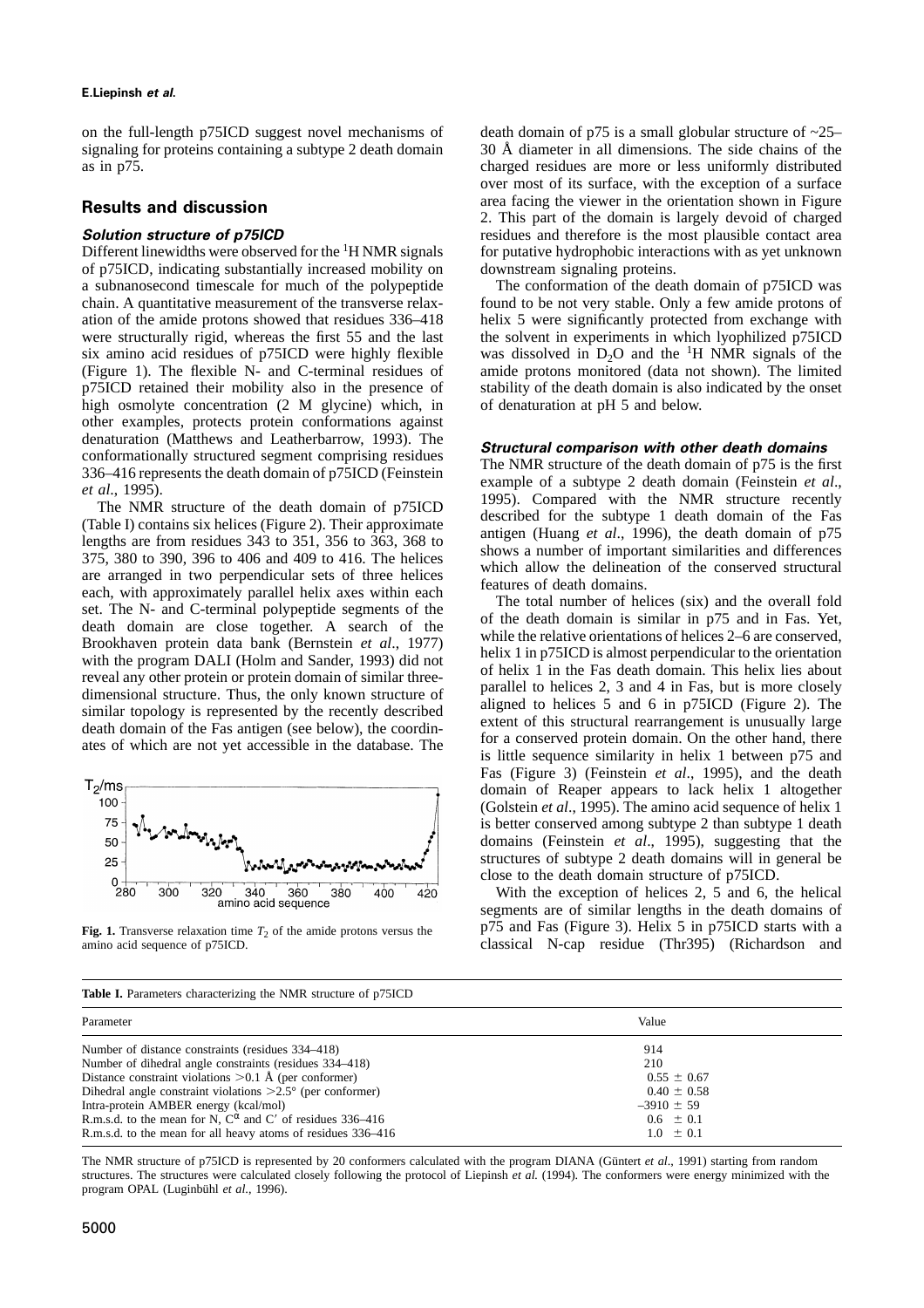



**Fig. 2.** Solution structure of the death domain of rat p75ICD. (**A**) Ribbon representation of residues 336–416. The positions of the N-terminal residues of the helices are labeled. (**B**) Stereo view showing a superposition of the backbone atoms of residues 336–416 in the 20 conformers representing the NMR structure (Table I). Same orientation and labeling as in (A). (**C**) Stereo view of the conformer closest to the mean structure of the 20 conformers shown in (B). Residues 336–416 are shown in a heavy atom representation in the same orientation as in (A) and (B). The polypeptide backbone is drawn in purple. The following colors were used for the side chains: blue, Arg and Lys; red, Glu and Asp; yellow, Ala, Cys, Ile, Leu, Phe, Pro, Trp, Val; white, Asn, Gln, Ser, Thr, Tyr, His. Tyr366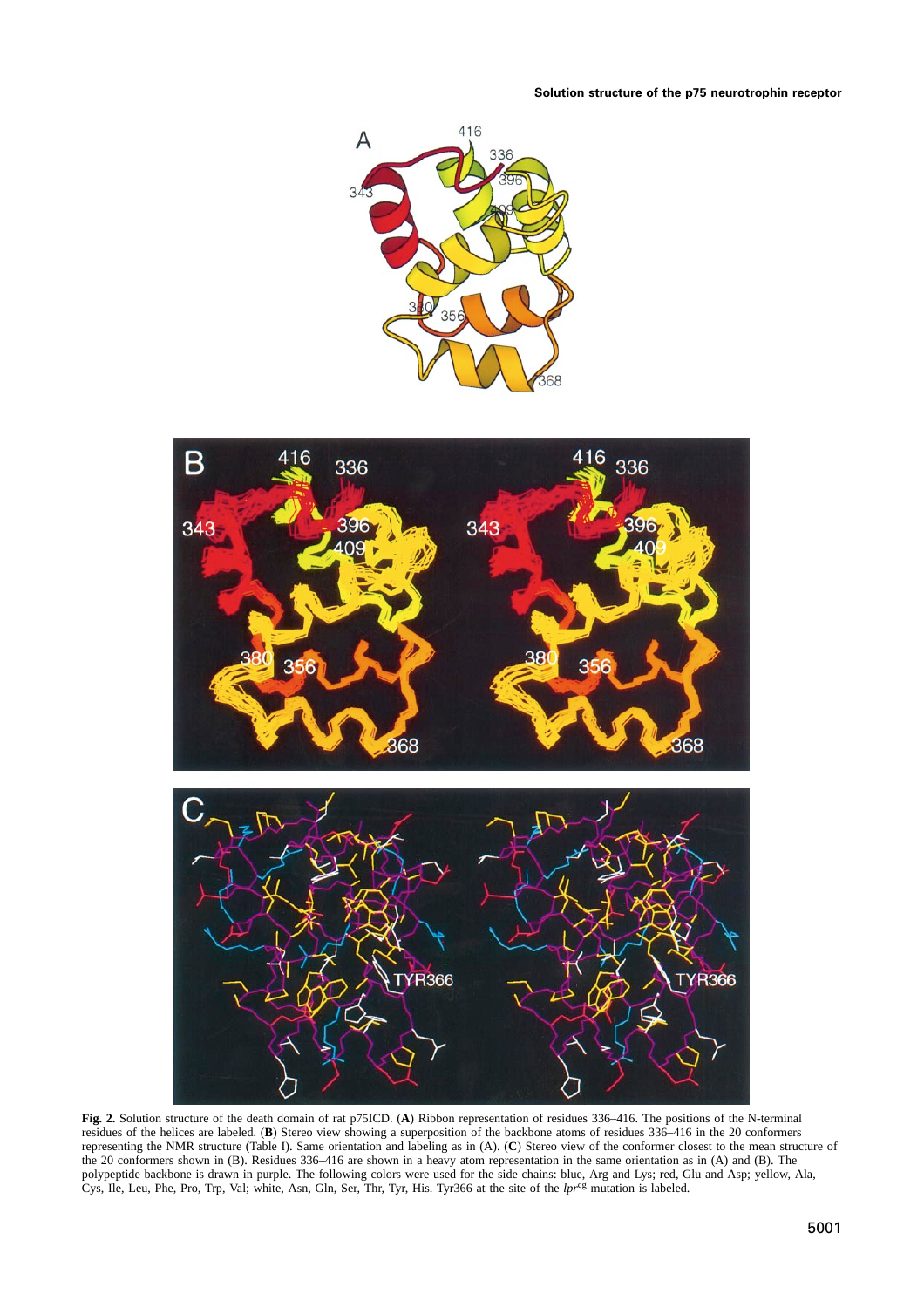### **E.Liepinsh** *et al***.**



Fas and TRADD. The top panel shows the solvent accessibility of the respective amino acid residues are located in a hypothetical poly-Gly amino acid side chains in p75ICD (Figure 4). Filled and open circles: α-helix with a fully extended side chain (Sevilla-Sierra *et al*., 1994). sequence numbering above the amino acid sequences is that of rat and hydrophilic core conserved residues (Feinstein *et al.*, 1995) are p75. The helix locations in p75 and Fas are indicated above the identified by large fi respective amino acid sequences. Bars underneath the amino acid locations in p75ICD are indicated at the top. sequence of TRADD identify the tripeptide segments which were mutated to alanine in the study of Park and Baichwal (1996) and for mutated to ataline in the study of Park and Batchwar (1990) and for<br>which the side chains in the wild-type protein are presumably highly<br>solvent exposed at the same time (compare top panel). Narrow and<br>domains in signalin

p75ICD. Thus, the mechanism of activation of p75 appears receptors with death domains capable of self-association. to be different from that of Fas and p55<sup>TNFR</sup>, in which With death domain structures of subtypes 1 and 2 in



**Fig. 4.** Solvent accessibility of the amino acid side chains in the death domain of p75. The solvent accessibilities are expressed as a **Fig. 3.** Amino acid sequence alignment of the death domains of p75, percentage of their accessibilities calculated for the situation where the  $\le$ 15% and  $\ge$ 50% side chain solvent accessibility, respectively. The The values were averaged over the 20 NMR conformers. Hydrophobic sequence numbering above the amino acid sequences is that of rat and hydrophilic cor identified by large filled and open circles, respectively. The helix

wide bars identify, respectively, little and significant reduction of self- mechanisms, perhaps via phosphorylation of its serine/ association upon mutation (Park and Baichwal, 1996). Note that the sequence alignment used for helix 1 differs from that of Feinstein erich C-terminal segment, or involvement of the sequence alignment used for helix 1 diff Furthermore, rat p75 has a deletion of three amino acid residues between helices 1 and 2 compared with human p75.<br>
between helices 1 and 2 compared with human p75.<br> **CONSERVED** construct which comprised all but the first s construct which comprised all but the first seven amino acid residues of the polypeptide linker between the transmembrane and death domains. Fully extended, this linker Richardson, 1988) which is highly conserved in most would span  $>$  200 Å. Flexibility in this long linker region other death domains except that of Fas (Feinstein *et al*., *in vivo* would make it difficult to explain the apparent 1995). The N-terminal extension of helix 5 may thus be capacity of p75 to be activated selectively by different specific to the Fas receptor. Similarly, helix 6 extends ligands. It has been noted previously that p75 can signal much further towards the C-terminus in Fas than in elevated cytoplasmic levels of ceramide in cultured oligop75ICD, which has instead a flexible C-terminal segment dendrocytes as well as activation of NF-κB in cultured rich in serine and threonine (Figures 1 and 3).<br>Schwann cells only after binding to NGF, but not to other Schwann cells only after binding to NGF, but not to other Despite the structural variability observed between neurotrophins such as BDNF or NT-3 (Carter *et al*., 1996b; death domains of different subtypes, the hydrophobic core Casaccia-Bonnefil *et al*., 1996), despite the ability of all appears to be built by homologous residues. Using the these ligands to bind p75 with comparable affinity. Clearly, sequence alignment of Feinstein *et al.* (1995), 14 of the the flexible juxtamembrane linker of p75ICD would effect-19 core residues conserved in different death domains are ively prevent the propagation to the death domain of any buried in the interior of the death domain of p75ICD with conformational differences in the extracellular domain side chain solvent accessibilities below 15% (Figure 4). which might be expected from the binding of different Of the two conserved residues with the highest solvent ligands. The association of intracellular factors with the accessibility, one is charged (Asp372 in p75ICD) and one flexible N-terminal domain of p75ICD could conceivably is a classical N-cap residue for helix 5 (Thr395 in p75ICD) stabilize the juxtamembrane linker and allow the recruitin almost all other death domains. About 85% of the ment of the p75 death domains for downstream signaling residues with <15% side chain solvent accessibility in in a ligand-specific manner. For example, the p75 death p75ICD are hydrophobic. Most of these residues are domain might be constitutively associated with intracellualso hydrophobic in the other death domains (Feinstein lar factors; a first step in receptor activation after ligand *et al*., 1995). binding could then involve the dissociation of these proteins. At this point, no structural information for this *Functional implications implications implications implications implications implications implications implications implications implications implications implications impli* While most of the subtype 1 death domains associate with subtype 1 death domains (Huang *et al.*, 1996). It has been each other and with other death domains of the same noted previously, however, that deletion of most of the subtype, none of these death domains have been found linker between the transmembrane and death domains did to associate with p75ICD (Varfolomeev *et al.*, 1996). not affect signaling in p55<sup>TNFR</sup> (Tartaglia *et al.*, 1993), Furthermore, we found no sign of self-association for indicating that this region is not critical for activation of

the direct association between intracellular death domains hand, the effects of mutations in death domains can be is crucial for signaling after ligand binding (Boldin *et al.* rationalized. A systematic mutational analysi rationalized. A systematic mutational analysis has been 1996; Muzio *et al*., 1996). Interestingly, the only protein performed with the TRADD death domain (Park and isolated so far that is capable of specifically interacting Baichwal, 1996). Sequence alignment of p75, Fas and with the p75ICD does not seem to contain a death domain TRADD death domains (Figure 3) shows insertions in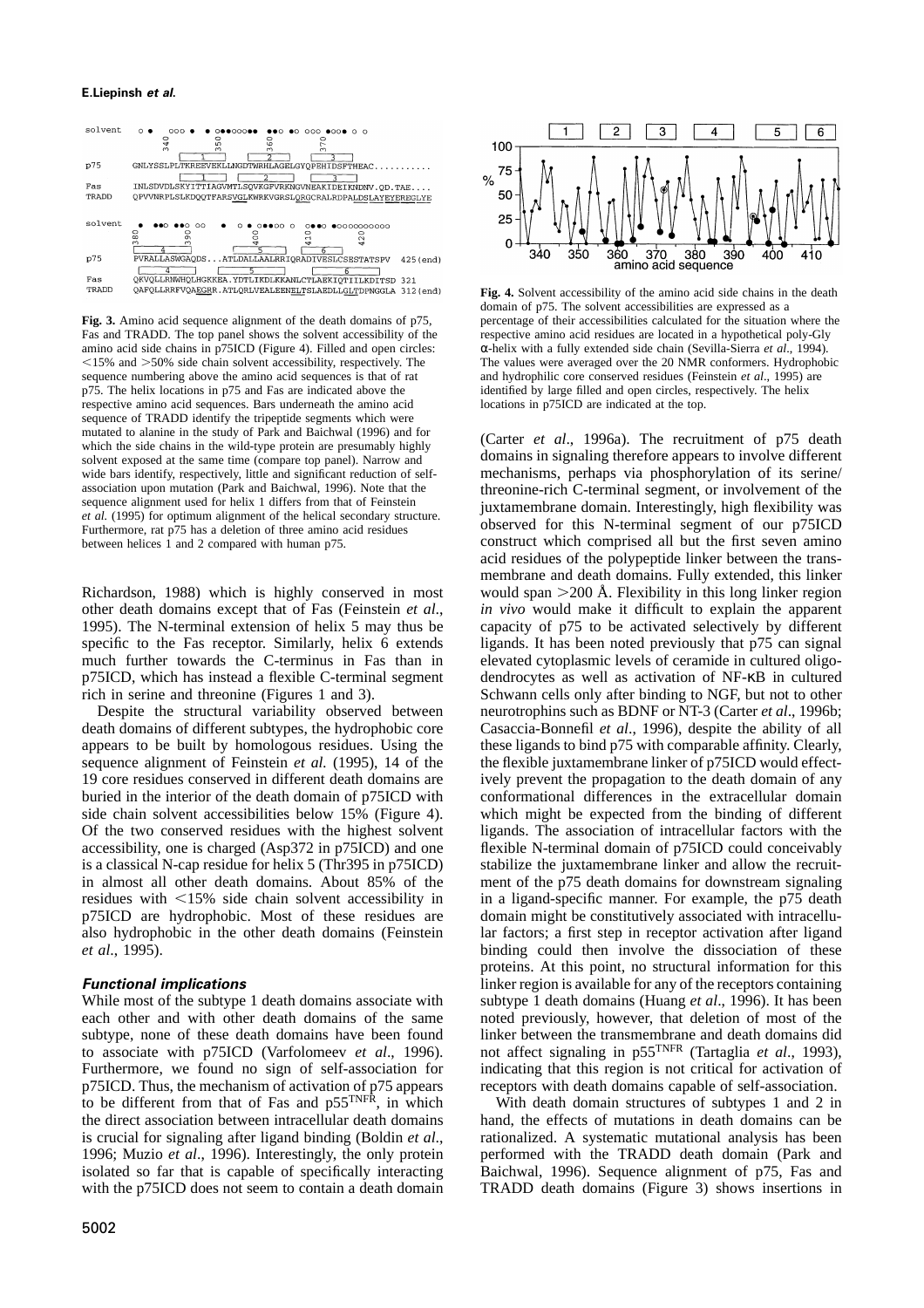

**Fig. 5.** Mapping of the amino acid sequence of TRADD onto the<br>
death domain of p75. The death domain of p75 is drawn as a ribbon<br>
highlighting the C<sup> $\alpha$ </sup> positions of those residues which are positively<br>
(blue) or negat

the pattern of buried hydrophobic and solvent-accessible charged residues is conserved. The only charged residue domains of  $p55^{TNFR}$  and MORT1/FADD when mapped sequencing and by electrospray mass spectrometry. The final y<br>can be structure of  $p75ICD$  (data not shown). The class of pure <sup>15</sup>N-labeled p75ICD protein per liter of cult onto the structure of p75ICD (data not shown). The mutational analysis of TRADD involved the systematic<br>exchange of consecutive stretches of three to four residues<br>into alanine (Park and Baichwal, 1996). Most mutations<br>affected buried residues, which in p75ICD correspond t pH 6. Dihedral angle constraints were derived from <sup>3</sup>*J<sub>HαHβ</sub>*, <sup>3</sup>*J<sub>HNHα</sub>*, <sup>3</sup>*J<sub>HNHα</sub>*, <sup>3</sup>*J<sub>HNHα</sub>*, <sup>3</sup>*J<sub>HNHα</sub>*, <sup>3</sup>*J<sub>HNHα</sub>*, <sup>3</sup>*J<sub>HNHα</sub>* between helices 1 and 2, and on either side of helix 4 and <sup>3</sup>*J<sub>HNHβ</sub>* c self-association of TRADD should be expected not to stop

between helices 2/3 and 4/5 in the death domain (Figure<br>2C) (Huang *et al.*, 1996). Since different death domains<br>have different residues at this position, this spacing is<br>3. Table I gives an overview of the structure cal have different residues at this position, this spacing is

likely to be different even between death domains of the same subtype. Interestingly, the signaling capacity of TRADD was hardly affected when this residue was mutated to alanine (Park and Baichwal, 1996).

In conclusion, the NMR structure determination of p75ICD revealed a globular death domain flanked by flexible regions and allowed the delineation of the conserved structural features of different types of death domains. In addition, our data point to possible mechanisms of p75 activation which appear to be distinct from those previously described in receptors containing subtype 1 death domains such as p55<sup>TNFR</sup> and Fas. The p75ICD structure will now facilitate the design of decisive mutational studies to unravel mechanisms of p75 activation and proximal signaling events.

### **Materials and methods**

facilitate purification. This construct produced a fusion protein containing 20 extra amino acids due to the linker sequence and the His-tag. The TRADD, compared with p75, in the loops between helices fusion protein was expressed in the *Escherichia coli* strain M15-(pREP4)<br>3 and 4, and helices 4 and 5. The sequence of TRADD [5MLC] strategy around in 20.1 of modifie 3 and 4, and helices 4 and 5. The sequence of TRADD<br>appears to be compatible with the p75 fold, in that<br>the pattern of buried hydrophobic and solvent-accessible<br>the pattern of buried hydrophobic and solvent-accessible<br>and the fusion protein was purified using  $Ni<sub>2</sub><sup>+</sup>-NTA$  column chromatography (Quiagen). During the course of purification, we observed the presence predicted to be buried in TRADD is located in helix 1 (Quiagen). During the course of purification, we observed the presence<br>
(Asp218 in TRADD), illustrating the ambiguities involved<br>
in aligning sequences corresponding to species was more suitable for NMR. It was purified subsequently by ion exchange chromatography on an S-Sepharose column (Pharmacia) relatively uniformly distributed over the surface of the ion exchange chromatography on an S-Sepharose column (Pharmacia)<br>molecule, and there is no evidence for the presence of an extended hydrophobic surface area as in p7 5). The same applies to the charged residues in the death identity and mass of the protein were verified by N-terminal protein domains of p55<sup>TNFR</sup> and MORT1/FADD when mapped sequencing and by electrospray mass spectrometr

affected buried residues, which in p75ICD correspond to on Bruker DMX 600 and DMX 800 NMR spectrometers. The sample<br>side chains with <15% solvent accessibility, and may was prepared under argon. Complete sequential resonan side chains with <15% solvent accessibility, and may<br>therefore have disrupted the structure of the molecule.<br>However, some of the mutations that affected the self-<br>However, some of the mutations that affected the self-<br>di association of TRADD occurred in residues of presumably 1987; Cavanagh *et al.*, 1996). The flexible residues were assigned at high solvent accessibility, in particular the loop regions pH 6. Dihedral angle constraints we between helices 1 and 2, and on either side of helix 4 and  $\frac{3I_{HNHB}}{I_{HNHB}}$  coupling constants measured in DQF-COSY, <sup>15</sup>N-HSQC (Figures 3 and 5). Because these sites are too far apart to be buried simultaneously in the at dimerization, but to lead to multimers. NOESY spectrum recorded at 800 MHz with a mixing time of 40 ms The inactivating  $lpr^{cg}$  mutation in the Fas receptor at pH 7. Amide proton  $T_2$  relaxation times were measured from a<br>
(Val238Asn, corresponding to Tyr366 in p75) has also decoupling of the H<sup> $\alpha$ </sup> resonances. The relax been shown to interfere with homo- and hetero-association by fitting a single exponential decay to the cross peak intensities of six<br>of the death domains of  $p55^{TNFR}$  and MORT1/FADD experiments recorded with spin-echo del of the death domains of p55<sup>TNFR</sup> and MORT1/FADD experiments recorded with spin-echo delays of 10, 20, 40, 80, 160 and (Varfolomeev *et al.*, 1996). This residue defines the spacing 320 ms. Slowly exchanging amide protons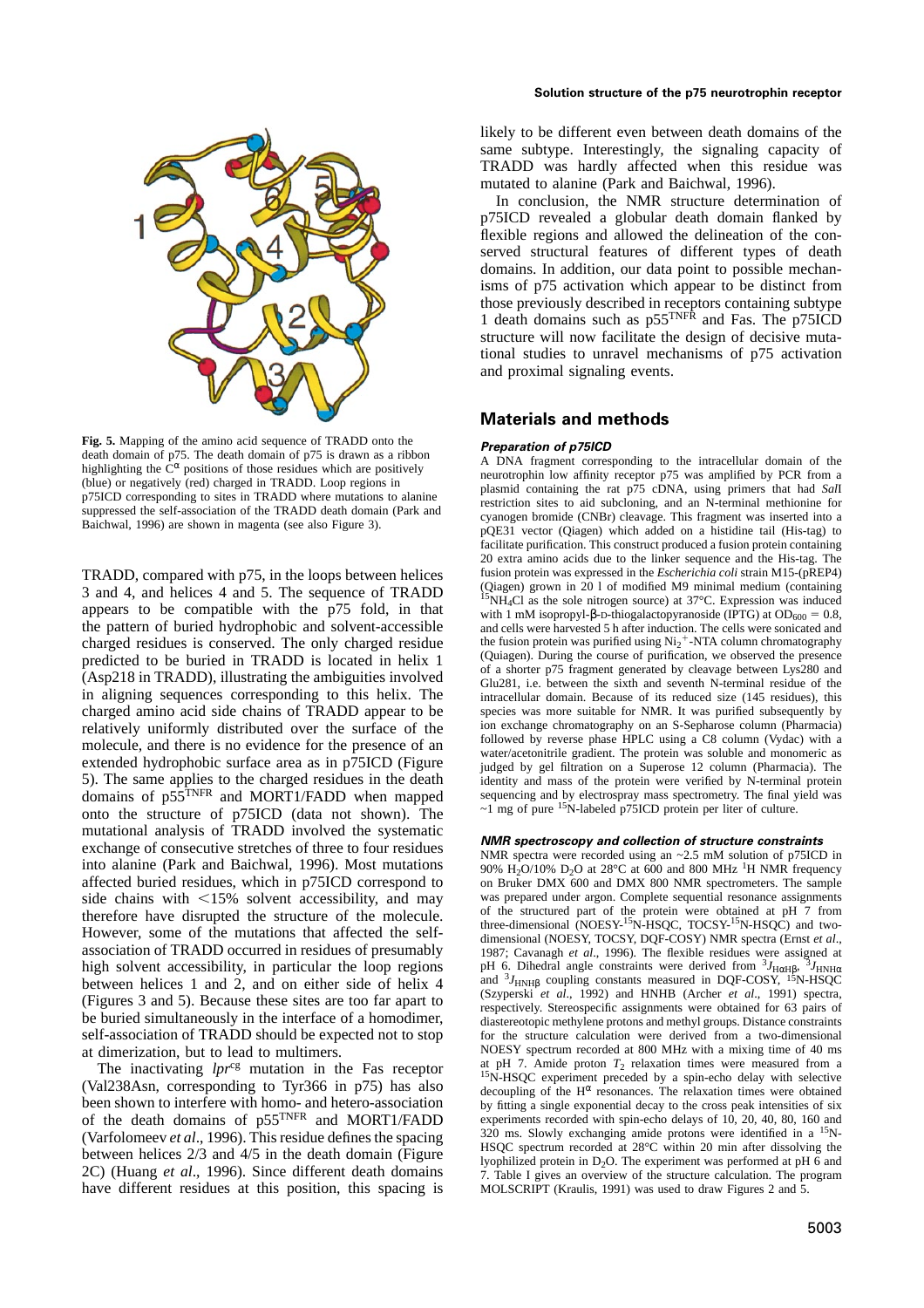### **E.Liepinsh** *et al***.**

The coordinates of the 20 NMR conformers, the chemical shifts and the Oxford, UK. NMR constraints used as input in the structure calculation are available Feinstein,E., Kimchi,A., Wallach,D., Boldin,M. and Varfolomeev,E. from the Brookhaven protein data bank, accession codes 1NGR and (1995) The death domain: a module shared by proteins with diverse R1NGRMR, respectively.<br>
R1NGRMR, respectively.

### **Acknowledgements** *Nature*, **<sup>383</sup>**, 166–168.

We are grateful to Dr Kurt D.Berndt for CD and NMR spectroscopic characterization of p75ICD during the initial stages of the project. We Güntert,P., Braun,W. and Wüthrich,K. (1991) Efficient computation of also thank Drs William Griffiths and Leodevico L.Ilag for molecular three-dimensional protein structures in solution from nuclear magnetic<br>weight determinations using mass spectroscopy and gel filtration, respect-<br>resonanc weight determinations using mass spectroscopy and gel filtration, respectively, Dr Judith Murray-Rust for comments on the manuscript, Dr Moses CALIBA, HABAS and GLOMSA. *J. Mol. Biol.*, **217**, 517–530. work, Ella Cederlund for N-terminal sequencing, Ann-Sofie Nilsson for technical assistance, and Nicolas Gilles for advice on <sup>15</sup>N-labeling. NMR the Trks to potentiate functional responses to the neurotrophins. spectra at 800 MHz were recorded at the European large scale facility *Neuron*, **13**, 187–201. for biomolecular NMR at the University of Frankfurt. This work was Hempstead,B., Martin-Zanca,D., Kaplan,D., Parada,L. and Chao,M.<br>supported by grants from the Swedish Natural Science Research Council, (1991) High-affinity the Swedish Medical Research Council and the Biotechnology Pro- proto-oncogene and the low-affinity NGF receptor. *Nature*, **350**, gramme of the European Commission. 678–683.

- Archer,S.J., Ikura,M., Torchia,D.A. and Bax,A. (1991) An alternative activation. *Cell*, **81**, 495–504. 3D NMR technique for correlating backbone <sup>15</sup>N with side chain Hb Huang,B.H., Eberstadt,M., Olejniczak,E.T., Meadows,R.P. and Fesik,
- Barker,P.A. and Shooter,E.M. (1994) Disruption of NGF binding to the death domain. *Nature*, **384**, 638–641.
- mediates survival or death depending on the stage of sensory neuron UK.<br>development. *Proc. Natl Acad. Sci. USA*, **91**, 6501–6505. Kaplar
- Rodgers,J.R., Kennard,O., Shimanouchi,T. and Tasumi,M. (1977) The for nerve growth factor. *Science*, **252**, 554–558.<br>Protein Data Bank: a computer-based archival file for macromolecular Klein,R., Jing,S., Nanduri,V., O'Ro Protein Data Bank: a computer-based archival file for macromolecular Klein,R., Jing,S., Nanduri,V., O'Rourke,E. and Barbacid,M. (1991) The structures. J. Mol. Biol., 112, 535–542. <br> *trk* proto-oncogene encodes a receptor
- Boldin,M.P., Varfolomeev,E.E., Pancer,Z., Mett,I.L., Camonis,J.H. and **65**, 189–197. of Fas/APO1 contains a sequence motif related to the death domain. schematic plots of protein structures. *J. Appl. Crystallogr.*, **24**, 946–950.
- Boldin,M.P., Goncharov,T.M., Goltsev,Y.V. and Wallach,D. (1996) *Rev. Neurosci.*, **19**, 289–317.
- Carter,B.D., Kaltschmidt,C., Dechant,G., Casademut,E., Chao,M.V. and Barde,Y.-A. (1996a) Mechanisms of signal transduction through the *J. Mol. Biol*., **239**, 137–153.
- Carter,B.D., Kaltschmidt,C., Kaltschmidt,B., Offenhäuser,N., Böhmactivation of NFκ-B by nerve growth factor through the neurotrophin 146.
- 
- growth factor with its receptor p75. *Nature*, **383**, receptors. *J. Biol. Chem.*, **269**, 6884–6891.<br>avanagh, J., Fairbrother, W.J., Palmer, A.G. and Skelton, N. (1996) Matthews, S.J. and Leatherbarrow, R.J. (1993) The use Cavanagh,J., Fairbrother,W.J., Palmer,A.G. and Skelton,N. (1996) Matthews,S.J. and Leatherbarrow,R.J. (1993) The use of osmolytes *Protein NMR Spectroscopy, Principles and Practice*. Academic Press, facilitate protein NMR *Protein NMR Spectroscopy, Principles and Practice. Academic Press,* San Diego, CA. Meakin,S.O. and Shooter,E.M. (1992) The nerve growth factor family
- Chao,M.V., Bothwell,M.A., Ross,A.H., Koprowski,H., Lanahan,A.A., of receptors. *Trends Neurosci.*, **15**, 323–331.
- Chapman,B.S. (1995) A region of the 75 kDa neurotrophin receptor signaling complex. *Cell*, **85**, 817–827. homologous to the death domains of TNFR-I and Fas. *FEBS Lett.*, Park,A. and Baichwal,V.R. (1996) Systematic mutational analysis of the **374**. 216–220.
- Chinnaiyan,A.M., O'Rourke,K., Tewari,M. and Dixit, V.M. (1995) FADD,
- Dobrowsky,R., Werner,M., Castellino,A., Chao,M. and Hannun,Y. (1994) Activation of the sphingomyelin cycle through the low-affinity Radeke,M.J., Misko,T.P., Hsu,C., Herzenberg,L.A. and Shooter,E.M.
- Dobrowsky,R.T., Jenkins,G.M. and Hannun,Y.A. (1995) Neurotrophins factor receptor. *Nature*, **325**, 593–597. induce sphingomyelin hydrolysis—modulation by co-expression of
- uan,H. and Dixit,V.M. (1997) RAIDD is a new 'death' adaptor Rodriguez-Tébar,A., Dechant,G. and Barde,Y.-A. (1990) Binding of molecule. Nature, 385, 86–89.
- Ernst,R.R., Bodenhausen,G. and Wokaun,A. (1987) *Principles of Nuclear Neuron*, **4**, 487–492.

*Coordinates Magnetic Resonance in One and Two Dimensions*. Clarendon Press,

- cellular functions. *Trends Biochem. Sci.*, **20**, 342–344.
- Frade, J.M., Rodriguez-Tébar, A. and Barde, Y.A. (1996) Induction of cell death by endogenous nerve growth factor through its p75 receptor.<br>Nature, 383, 166-168.
- Golstein,P., Marguet,D. and Depraetere, V. (1995) Homology between reaper and the cell death domains of Fas and TNFR1. Cell. 81. 185–186.
- 
- Hantzopoulos, P., Suri, C., Glass, D., Goldfab, M. and Yancopoulos, G. (1994) The low-affinity NGF receptor can collaborate with each of
- supported by grants from the Swedish Natural Science Research Council, (1991) High-affinity NGF binding requires coexpression of the *trk*
- Holm,L. and Sander,C. (1993) Protein structure comparison by alignment of distance matrices. *J. Mol. Biol.*, **233**, 123–138.
- **References** Hsu,H.L., Xiong,J. and Goeddel,D.V. (1995) The TNF receptor 1associated protein TRADD signals cell death and NF-kappa B
	- resonances in larger proteins. *J. Magn. Resonance*, **95**, 636–641. S.W. (1996) NMR structure and mutagenesis of the Fas (Apo-1/CD95)
- low affinity neurotrophin receptor p75(LNTR) reduces NGF binding Ibáñez, C.F., Hökfelt, T., Olson, L., Fuxe, K., Jörnvall, H. and Ottoson, D. to TrkA on PC12 cells. Neurotrophic (1995) Life and Death in the Nervous System: (1995) Life and Death in the Nervous System: Role of Neurotrophic Barrett,G.L. and Bartlett,P.F. (1994) The p75 nerve growth factor receptor *Factors and Their Receptors*. *Volume 67.* Elsevier Science, Oxford,
- Kaplan, D., Hempstead, B., Martin-Zanca, D., Chao, M. and Parada, L. Bernstein,F.C., Koetzle,T.F., Williams,G.J., Meyer,E.J., Brice,M.D., (1991) The *trk* proto-oncogene product: a signal transducing receptor
	- $trk$  proto-oncogene encodes a receptor for nerve growth factor. *Cell*,
	- Wallach,D. (1995) A novel protein that interacts with the death domain Kraulis,P. (1991) MOLSCRIPT: a program to produce both detailed and
		- Lewin,G. and Barde, Y.-A. (1996) Physiology of neurotrophins. *Annu*.
	- Involvement of MACH, a novel MORT1/FADD-interacting protease, Liepinsh,E., Berndt,K.D., Sillard,R., Mutt,V. and Otting,G. (1994) in Fas/APO-1- and TNF receptor-induced cell death. Cell, 85, 803-815. Solution structure and Solution structure and dynamics of PEC-60, a protein of the Kazal-<br>type inhibitor family, determined by nuclear magnetic resonance.
	- Luginbühl, P., Güntert, P., Billeter, M. and Wüthrich, K. (1996) The new program OPAL for molecular dynamics simulations and energy Matthaei,R., Baeuerle,P.A. and Barde,Y.-A. (1996b) Selective refinements of biological macromolecules. *J. Biomol. NMR*, **8**, 136–
- receptor p75. *Science*, **272**, 542–545. Mahadeo,D., Kaplan,L., Chao,M.V. and Hempstead,B.L. (1994) High Casaccia-Bonnefil,P., Carter,B.D., Dobrowsky,R.T. and Chao,M.V. affinity nerve growth factor binding displays a faster rate of association (1996) Death of oligodendrocytes mediated by the interaction of nerve than p140(Trk) binding—implications for multi-subunit polypeptide
	-
	-
	- Buck,C.R. and Sehgal,A. (1986) Gene transfer and molecular cloning Muzio,M. *et al*. (1996) FLICE, a novel FADD-homologous ICE/CED-3-like protease, is recruited to the CD95 (Fas/APO-1) death-inducing
		- death domain of the tumor necrosis factor receptor 1-associated protein TRADD. *J. Biol. Chem.*, **271**, 9858–9862.
	- a novel death domain-containing protein, interacts with the death Rabizadeh,S., Oh,J., Zhong,L.T., Yang,J., Bitler,C.M., Butcher,L.L. and domain of Fas and initiates apoptosis. Cell, 81, 505-512. Bredesen,D.E. (1993) Induc Bredesen, D.E. (1993) Induction of apoptosis by the low-affinity NGF receptor. *Science*, **261**, 345–348.
	- neurotrophin receptor. *Science*, **265**, 1596–1599. (1987) Gene transfer and molecular cloning of the rat nerve growth
- p75(NTR) with trk receptors. *J. Biol. Chem.*, **270**, 22135–22142. specific locations at the ends of alpha helices. *Science*, **240**, 1648–1652.
	- brain-derived neurotrophic factor to the nerve growth factor receptor.